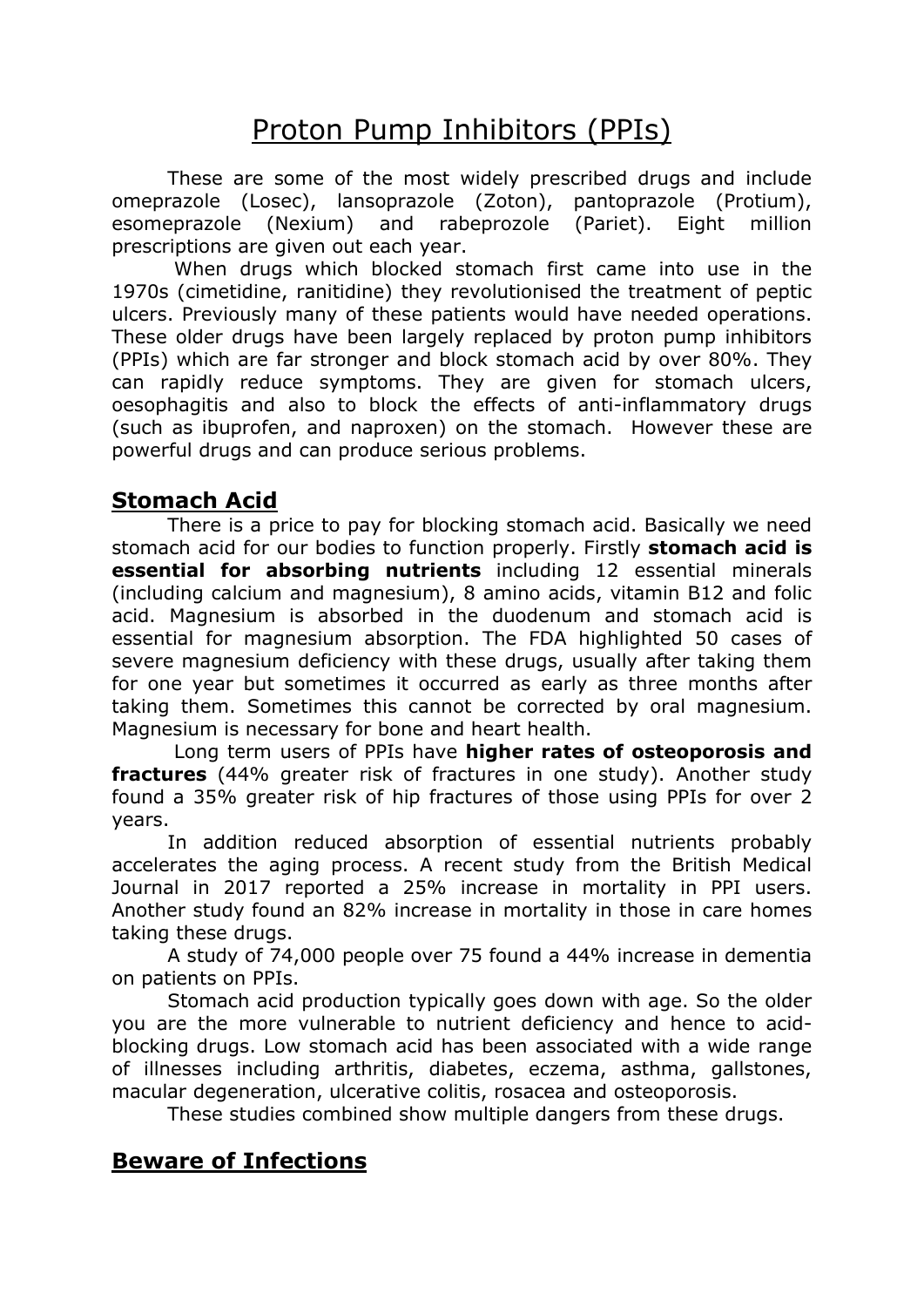Secondly stomach acid protects us against infections. Long-term users of PPIs have higher rates of gut infections (including serious infection such as clostridia) and a 67% higher rate of communityacquired pneumonia.

#### Beware of Rebound Acidity

A major problem with PPIs is rebound acidity. 50% of healthy volunteers given PPIs for one month developed rebound acidity on *stopping* these drugs. Many patients find there acidity comes back rapidly once they stop taking these drugs. The fact that symptoms return rapidly on stopping these drugs makes them difficult for patients to come off them. I would recommend a gradual reduction after first using the lowest possible dose of the drug (10mg for omeprazole, 15mg for lansoprazole) and then taking them alternate days with an aim to use the drugs on an "as and when" basis. Adding a drug like Gaviscon whilst PPIs are being reduced often makes the process easier.

 These drugs have an important place but should normally only be used for a **maximum of 2 months** but because of rebound symptoms this is often difficult to achieve. I believe these drugs need to be used with considerable caution, for the reasons above, especially in patients with heart disease.

### Beware of Diabetes

 A study following 200,000 patients free of diabetes at the beginning of the study found that those taking PPIs for more than 2 years had a 26% increased risk of developing diabetes.

Oddly those patients who were not overweight were at greatest risk. (Gut, 2021; 70(6): 1070-77)

## Beware: Heart Patients

 Patients who have had a myocardial infarction are commonly put on a blood thinner such as aspirin or clopidogrel. These drugs are thought to reduce the risk of having a further heart attack by about 8%. However it is common practice to also give a PPI with these drugs (to protect against the risk of bleeding from the stomach).

 However this is a bad idea because PPIs increase the risk of heart attacks.

There is now accumulating evidence that the danger from PPIs far outweigh the benefits of blood thinners. One meta-analysis in 2013 which pooled 23 studies found people at high risk of a heart attack were 28% more likely to get a further heart attack or major heart event if they were taking a PPI. In simple language, this combination of drugs is killing people.